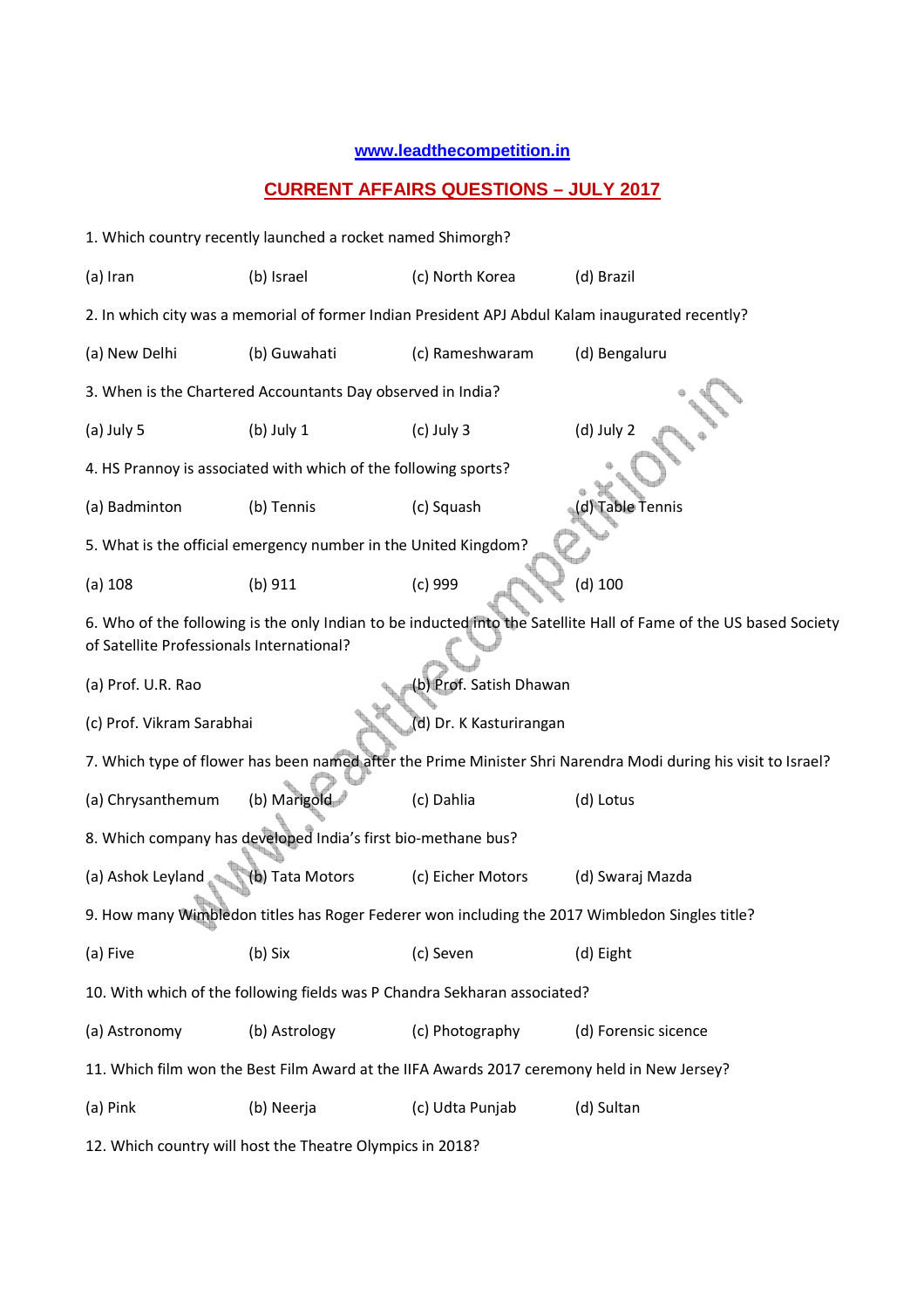(a) New Zealand (b) Canada (c) India (d) China 13. Which country topped the medals tally at the Asian Athletics Championships 2017 held in Bhubaneswar? (a) China (b) India (c) Japan (d) Iran 14. With which of the following States is the Paika rebellion associated? (a) Odisha (b) Bihar (c) Punjab (d) Maharashtra 15. JIGYASA, a student-scientist connect programme has been launched by – (a) UGC (b) NCERT (c) CSIR (d) ICMR 16. Where is the Al Aqsa mosque located? (a) Jerusalem (b) Istanbul (c) Baghdad (d) Mosul 17. Who of the following persons from China is a recipient of Nobel Peace Prize? (He passed away on 13 July 17) (a) Mo Yan (b) Liu Xiaobo (c) Gao Xingjian (d) Tu Youyou 18. In which country is China establishing its first overseas military base? (a) Djibouti (b) Maldives (c) Sri Lanka (d) Seychelles 19. Who of the following women cricketers has the highest aggregate runs in ODIs? (a) CM Edwards (b) Mithali Raj (c) BJ Clark (d) SC Taylor 20. Which High Court recently passed an order making it mandatory to sing Vande Mataram in all schools? (a) Bombay (b) Allahabad (c) Madras (d) Delhi 21. Which of the following was the venue of G-20 summit held in July 2017? (a) Hamburg (b) Hangzhou (c) Brisbane (d) St. Petersburg 22. Shri Achal Kumar Joti is India's new – (a) Attorney General (b) Chief Election Commissioner (c) Chief Information Commissioner (d) Solicitor General 23. On which day is the Kargil Vijay Diwas celebrated across India? (a) July 23 (b) July 24 (c) July 25 (d) July 26 24. Who of the following is the current Attorney General of India? (a) KK Venugopal (b) Mukul Rohtagi (c) Ranjit Kumar (d) AK Joti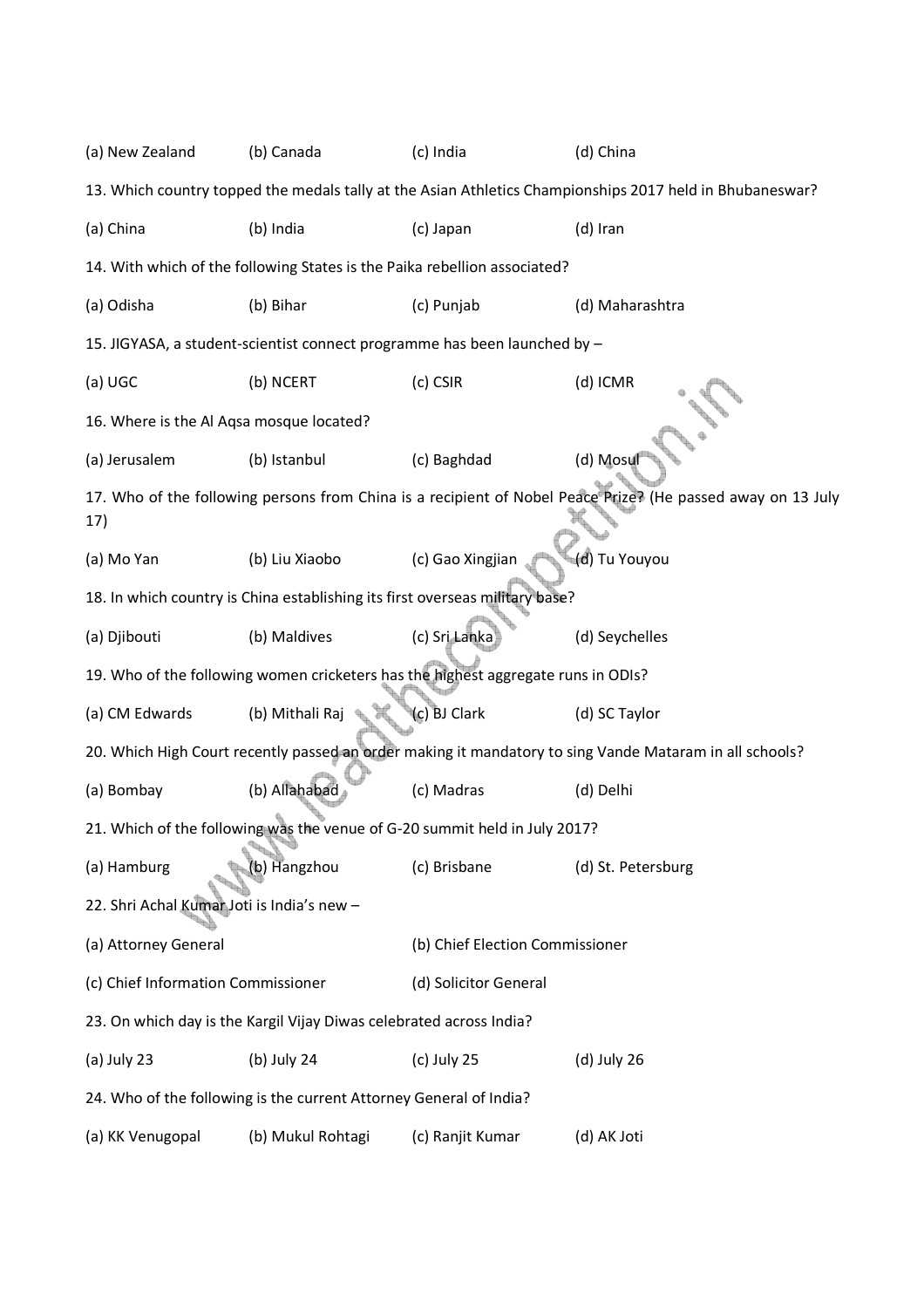25. N Dharam Singh who passed away recently was the former Chief Minister of -

(a) Chhattisgarh (b) Karnataka (c) Bihar (d) Himachal Pradesh

26. Who won the Ladies Singles title at Wimbledon 2017?

(a) Venus Williams (b) Jelena Ostapenko (c) Garbine Muguruza (d) Simona Halep

27. Evo Morales who recently declared his country's complete independence from the World Bank and International Monetary Fund is the President of -

(a) Bolivia (b) Paraguay (c) Chile (d) Peru

28. The target year for elimination of malaria as per National Strategic Plan for Malaria Elimination is

(a) 2022 (b) 2024 (c) 2025 (d) 2027

29. Jeff Bezos, who briefly overtook Bill Gates to become the world's richest person is the founder of -

(a) Google (b) Yahoo (c) Amazon (d) Apple

30. Who was the Player of the Series in the Women's Cricket World Cup 2017?

(a) Tammy Beaumont (b) Heather Knight (c) Mithali Raj (d) Dane van Niekirk

## **Answers**

| 1. $(a)$ | 2. (c) $ $      | 3. (b) | $\sqrt{5}$ , (c)<br>$4.$ (a) $\overline{\phantom{a}}$ | 6. (a) $\vert$                                                             | 7. (a) $ $ | 8. (b)  | 9. (d)          | 10. (d) |  |  |  |
|----------|-----------------|--------|-------------------------------------------------------|----------------------------------------------------------------------------|------------|---------|-----------------|---------|--|--|--|
| 11. (b)  | 12. (c) $\vert$ |        | 13. (b) 14. (a)                                       | <b>15.</b> (c) $\begin{vmatrix} 16. (a) & 17. (b) & 18. (a) \end{vmatrix}$ |            |         | 19. (b) $\vert$ | 20. (c) |  |  |  |
| 21. (a)  | 22. (b)         |        | 23. (d) $24. (a)$                                     | 25. (b) $\begin{vmatrix} 26 & c \end{vmatrix}$ 27. (a)                     |            | 28. (d) | 29. (c)         | 30. (a) |  |  |  |

## **Additional Information on questions:**

3. The Chartered Accountants Act, 1949 came into force on 01 July 1949.

5. The number completed 80 years of its existence on 1 July. The first ever emergency number system anywhere in the world came into being in London in 1937.

7. A new fast-growing Israeli Chrysanthemum flower has been named in honour of Prime Minister Narendra Modi and will be called MODI.

10. Pakkiriswamy Chandra Sekharan, who passed away on 11 July 2017 helped investigators crack the Rajiv Gandhi assassination case and played a seminal role in getting back the stolen 1,500-year-old Pathur Nataraja idol from the U.K.

12. India to host 8th Edition of Theatre Olympics 'The Biggest Theatre Celebration of the World' from February 17 – April 08, 2018.